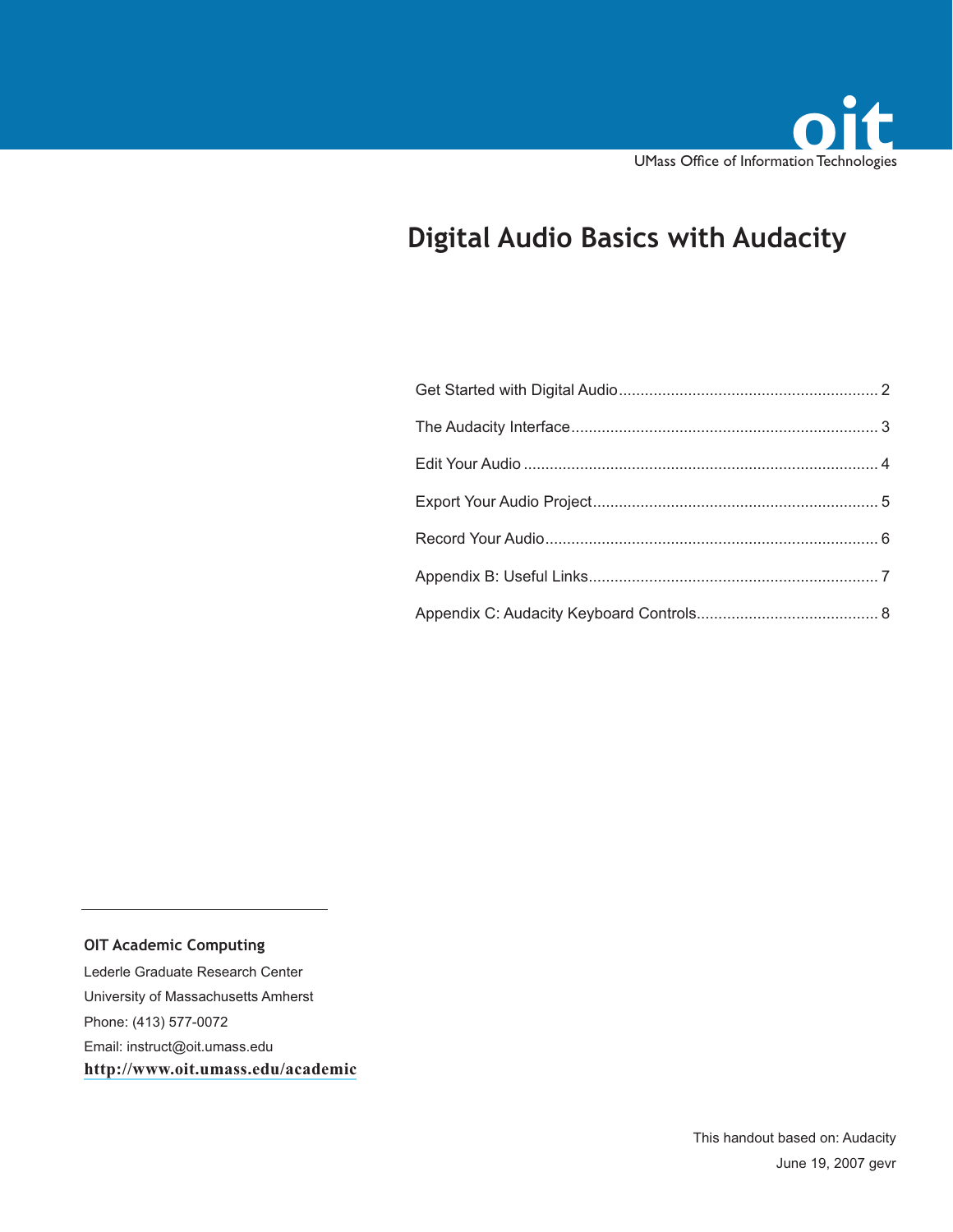#### **What is a Podcast?**

A podcast combines the internet's file transfer ability with compression technology and subscription services to provide automatic access and downloads of new content.

#### **Podcasting isn't just for iPods or Macs!**

While the "pod" in "podcast" refers to Apple's ipod music player, podcasts can be accessed on any device that can play digital audio or video files such as MP3 players, PDAs, laptops, or desktop computers.

# **Get Started with Digital Audio**

If you have previously recorded audio, you can get started with editing right away. If you need a sample file to work with, visit www.librivox.com and download a clip. If you wish to make your own recording, go to the *Record Your Audio* section of this document for some pointers on how to record quality audio using Audacity.

# *What You Will Need*

- 1. **Recording device:** a voice recorder, computer or camcorder. We recommend recording in digital format so there is no loss of quality during transfer. A digital voice recorders are good, especially if they have a digital cabled connection to your PC. You can also record directly to your computer.
- 2. **Microphone:** The built-in microphones of most digital devices are usually adequate if you are recording in a quiet, closed space but, for best results, you should use an external microphone or headset, preferably with a USB connection.
- 3. **Audio Editing Software:** in this document, we focus on *Audacity*, a cross-platform editing program availble as a free download from: *http://audacity.sourceforge.net.* If you own a Macintosh computer, you can also use *GarageBand* which is part of iLife, a Macintosh creative software suite.

# *Create Your Project*

Audacity project files (.aup) save your work in progress. They keep all the channels in your recording separate and allow you to easily make changes to the original audio project. If you wish to create an audio file taht others can listen to, you must export your project to a playable file. For information on how to export your project, see the *Export Your Audio Project* section of this document.

- 1. In your computer, open *Audacity* and go to File > Save Project As... to save a project file to your computer. The *Save Project As:* window will open.
- 2. In the *Save Project As:* window, enter a name for your file and click **Save**. You are now ready to record and edit your audio.

# *Import Audio to Your Project*

You can add audio clips to a project by importing files from your computer.

- 1. In Audacity, go to **Project > Import Audio...** or press Ctrl+I. The *Select one or more audio files...* window will open.
- 2. In the *Select one or more audio files...* window, locate and select the audio you wish to import from your computer and click **Open** (bottom right).
- 3. Your imported audio clip will appear in your project as a new track.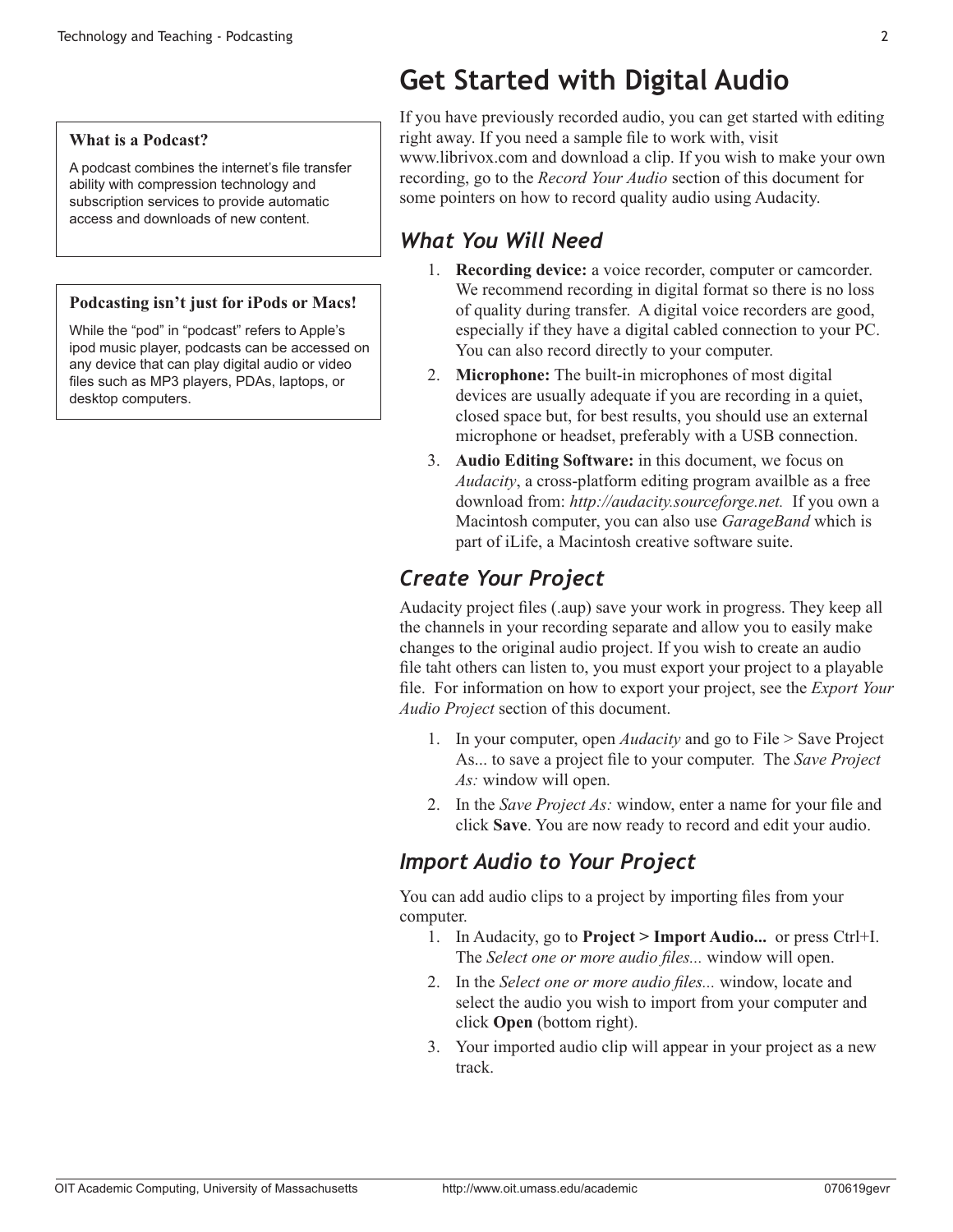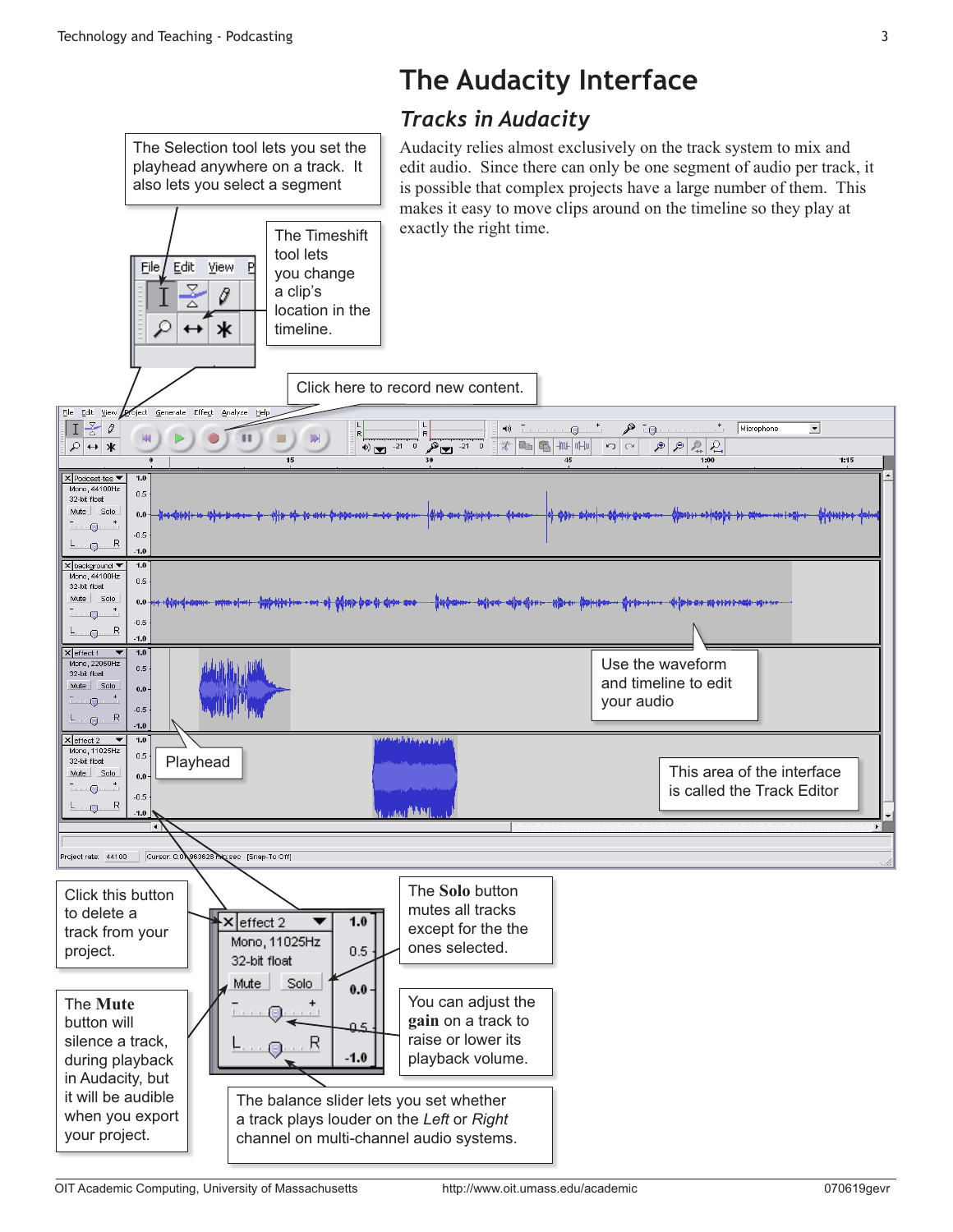# **Editing Audio**

Learning how to select and manipulate segments of audio is key to editing in Audacity.

# *Select and Modify a Segment of Audio*

- 1. In the *Track Editor* area, place your cursor at the the starting point of the undesired segment then click and hold your left mouse button then drag the cursor along the audio wave to the ending of the segment to be selected.
- 2. The selected segment will be highlighted in a dark blue/gray color:
	- • To Delete a segment from a track, go to **Edit > Delete** or press **Ctrl+K**.
	- To create a Duplicate segment, go to **Edit > Duplicate** or press **Ctrl+D**. Your duplicate segment will appear on a new audio track.
	- Audacity does not allow you to split a segment within a single track. To "split" a track into segments, you must first create a duplicate (see above), then select and delete the section of audio *before* the splitting point on the first track and *after* the splitting point on the second.

# *Change the Location of a Clip in Your Timeline*

Moving the your clips from one place in the timeline to another will change the order of play.

- 1. Select the clip you wish to move (this clip should be on its own separate track, see the instructions for creating a loop below).
- 2. Click the *Timeshift* tool, your cursor will change.
- 3. Place your new cursor over the clip you selected, then **click and hold** your left mouse button and move the mouse left or right to reposition the clip. The clip will move along with your cursor.

# *Create a Loop*

If there is a segment in your recording which you would like to use as a loop (a reusable clip), you will have to export it as an individual file.

- 1. Select a segment of audio to be removed as per the instructions above.
- 2. With the desired segment selected, go to **File > Export Selection As WAV...** The *Save WAV (Microsoft) File As:* window will open.
- 3. In the *Save WAV (Microsoft) File As:* window, locate a folder on your computer where you wish to save your clip and click **Save** (bottom right).

### **You Don't** *Have* **to Delete Your Audio**

To be safe, instead of deleting a segment directly from your track, you can cut/paste the segment to a new track and mute it until you are absolutely sure you wish to delete it.

#### **Create a Loops Folder**

You should create a single folder on your computer where you save all of your loops to make it easier to retrieve them later. Also, try to use descriptive filenames such as "train-engine. way or mooing long.way to make your loops easier to identify.

### **Exporting and Audio Formats**

You can also choose to export your loop clips as an MP3 file or an Ogg Vorbis file, WAV is recommended however, because it creates an uncompressed (lossless) file, which preserves audio quality.

 $\leftrightarrow$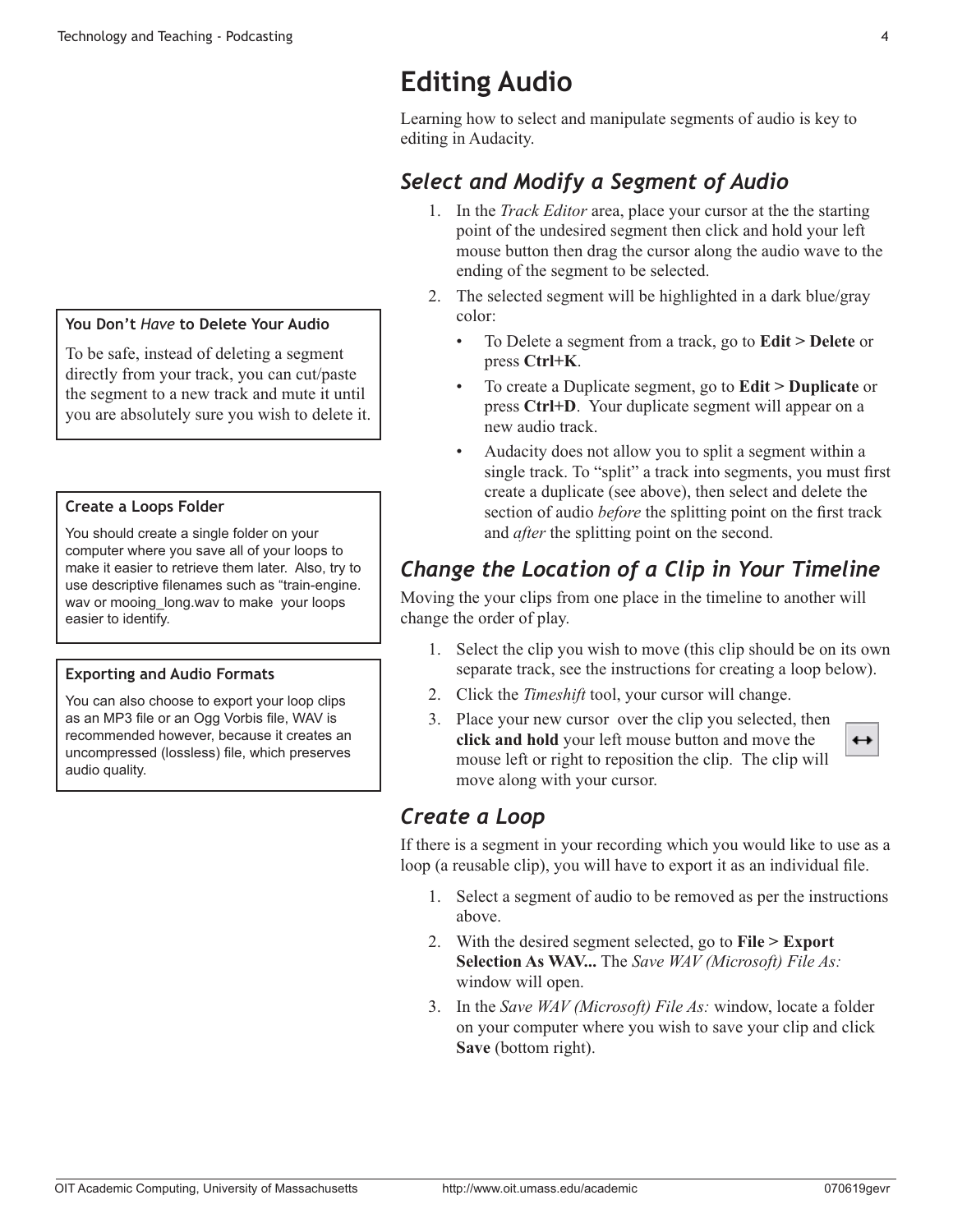# **Recording Audio**

Audacity allows you to record audio directly unto a new track using your computer and a microphone. However, your computer may require additional hardware (i.e. a better sound card or a USB microphone) to produce quality audio. You might also have to adjust settings in other programs outide Audacity, such as your computer's audio settings, before you achieve your desired results. We recommend that you test your equipment and settings before you rely on your computer to record anything of value.

### *Create a Track and Begin Recording*

In Audacity, whenever you click the **record button,** a new track is created, as recording begins. To create a new, empty track, go to **Project > New Audio Track**. You can also create new tracks by duplicating audio in an existing track or importing audio to your project.



To playback, click the **Play** button on the GarageBand screen. (or press Spacebar).

### *Recording Tips*

To maximize the quality of your recording:

- Find a secluded, quiet space (listen for traffic, fans or other noises). A space with soft materials on the walls will make for cleaner audio.
- Try to make sure that you will not be interrupted during your recording and remember to **turn off your cell phone**!
- Before you record your actual content, test your equipment by recording a brief piece of audio to ensure that everything is working properly.
- • Type up some notes or use index cards to help you get through your recording with a good sense of timing and rhythm.
- Avoid unnecessary noises such as banging your hands on the table, shuffling papers, or touching the recording device. Also, remove any jewelry or accessories that add unwanted noise.
- If you flub a line, pause, keep talking, and edit it out later.

### *If You Are Recording for a Podcast*

- Make your podcast casual but structured. Don't lecture or read your content. But don't talk too fast or run words together either.
- Monitor the length of your podcast. The best length is between 30 and 60 minutes, neither too short nor too long. You can add or remove content later to reach the desired time.
- • To get a better sense of the format and the style of the average podcast, surf the web or look in iTunes for podcasts you can use to become more familiar with the medium.

 $\bigcirc$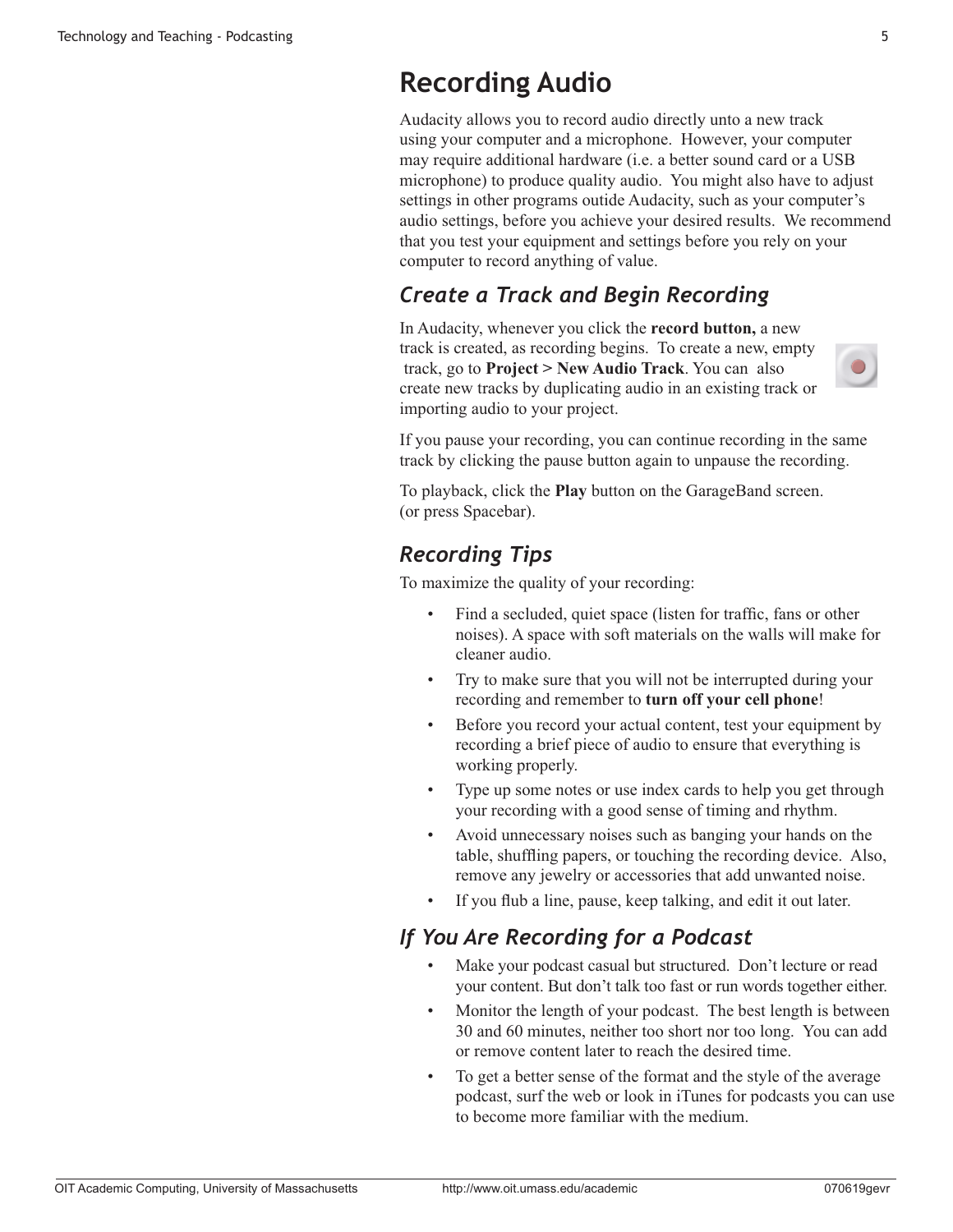#### **Quality and File Size**

If you are creating a podcast that is just spoken word, you can use lower quality audio. For example, most NPR podcasts are 44.1kHz at 64 bit.

#### **Technical Details:**

*Samples per second & Quality*

| 44.1kHz  | Standard audio CD sampling                                         |        |  |
|----------|--------------------------------------------------------------------|--------|--|
| 22kHz    | Half of the CD sampling rate.<br>(good for a mix of voice & music) |        |  |
| 11kHz    | Passable voice                                                     |        |  |
| 8kHz     | Telephone quality                                                  |        |  |
| Bit rate | <i>Ouality</i>                                                     | MB/min |  |
| 1411     | CD quality                                                         | 10.584 |  |
| 192      | Good CD quality                                                    | 1.440  |  |
| 128      | Near CD quality                                                    | 0.960  |  |
| 112      | Near CD quality                                                    | 0.840  |  |
| 64       | FM quality                                                         | 0.480  |  |
| 32       | AM quality                                                         | 0.240  |  |
| 16       | Short-wave quality                                                 | 0.120  |  |

*Source: http://www.ukoln.ac.uk/qa-focus/ documents/briefings/briefing-23/html/*

**Chipmunk Effect:** If you save your MP3 at a kHz rate that is not divisible by 11, some players will speed up the audio--creating a "chipmunk" version of your audio.

# **Exporting Your Audio Project**

There are many audio formats used on the Web, but MP3 is the most prolific. The MP3 format offers a balance of sound quality, file size and universal compatibility. In order to produce your podcast as an MP3 with Audacity, you need to download and install the LAME MP3 encoder add-on.

### *Download and Install the LAME MP3 Encoder*

The LAME MP3 encoder converts your Audacity project to MP3 format. You can find instructions on how to download and install the LAME MP3 encoder on the *Audacity Help* page:

*http://audacity.sourceforge.net/help/faq?s=install&item=lame-mp3* 

# *Convert Your File to MP3*

The first time you export a project to MP3, Audacity will ask you to locate the LAME encoder on your computer. You must have downloaded and installed the encoder previously before you can proceed.

- 1. In Audacity, go to **File > Export as MP3**. The *Save MP3 File As:* window will open.
- 2. In the *Save MP3 File As:* window, locate a place on your computer where you would like to save your file and click **Save**. The *Edit the ID3 tags for the MP3 file* window will open. **Note:** If this is the first time you export a project to MP3, Audacity will ask you to locate the lame\_enc.dll file. Once you click Save, the Export MP3 dialogue box will open. Click Yes and locate the lame\_enc.dll file on your computer, then click **Open**.
- 3. The *Edit the ID3 tags for the MP3 file* window, lets you add supplementary information to describe your file and will likely be displayed by media players during playback. You can enter as much or as little information as you wish, but we recommend you enter information in the *Title:* and *Artist:* fields at the very least. Once you are finished entering the desired information, click **OK** to save your changes. The *Export* window will open and show you the file creation progress.
- 4. The *Export* window will close once the file creation process is complete and your file will be saved to the folder you indicated earlier. You can now upload this file a Web site or UDrive.

# *Adjust the Bit Rate of Your MP3 Files*

Audacity lets you control the quality of your exported MP3 files.

- 1. Go to Edit > Preferences. The Audacity Preferences window will open.
- 2. In the Audacity Preferences window, click the File Formats tab.
- 3. Under the File Formats tab, under the MP3 Export Setup heading, from the Bit Rate: drop-down menu, select the desired bit rate for your MP3 files and click **OK**.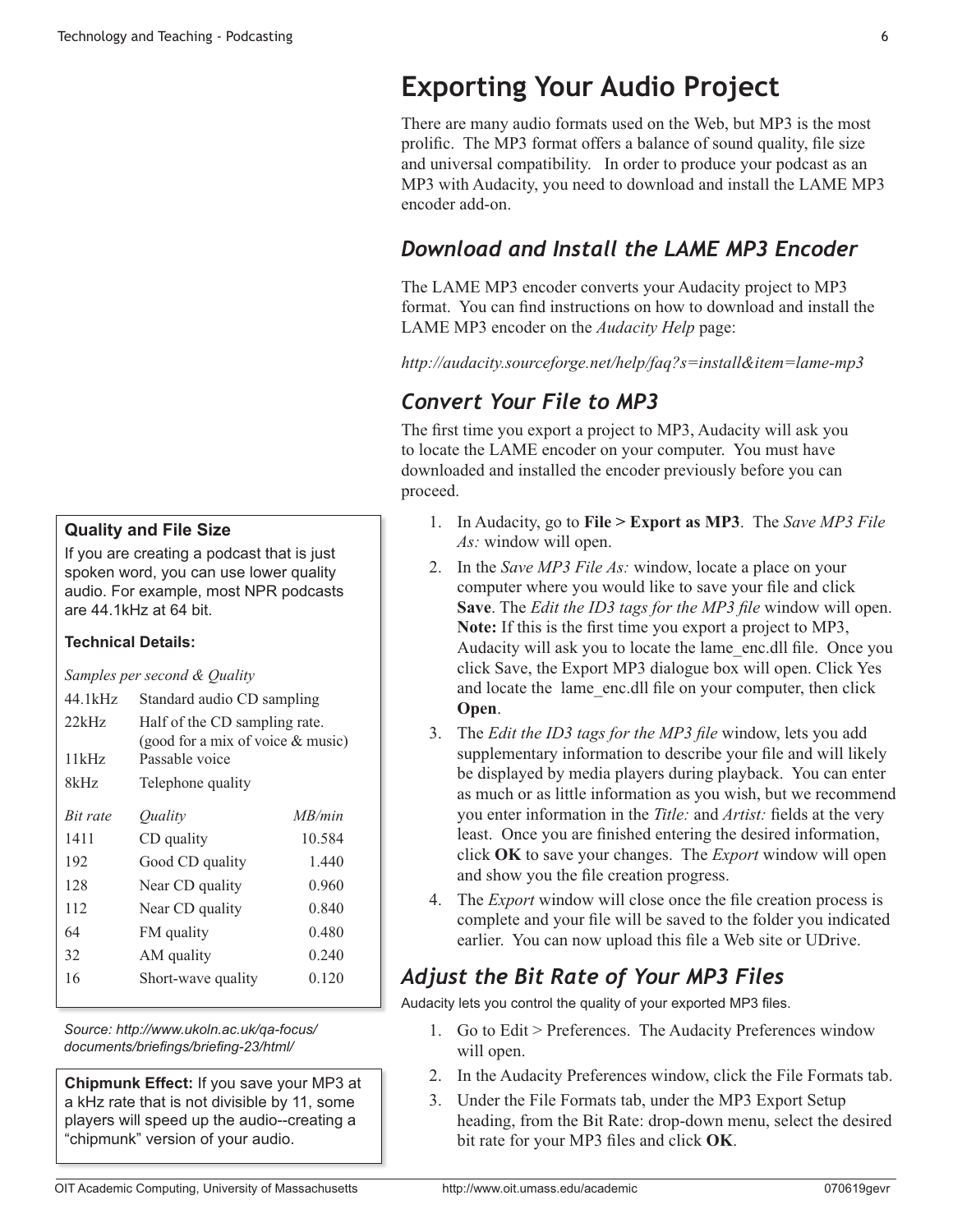# **Appendix: Useful Links**

### *Podcasting Overviews*

**Podcasting, Wikipedia** http://en.wikipedia.org/wiki/Podcasting

**Make Your First Podcast, Podcasting News**  http://www.podcastingnews.com/articles/How-to-Podcast.html

**Ten Tips for Improving Your Podcasts, Jack Herrington** http://digitalmedia.oreilly.com/2005/08/10/improvingpodcasts.html

**Creating a Podcast, Bart G. Farkas.** http://www.informit.com/articles/article.asp?p=605039&rl=1

**Podcast Tools, S. Housley** http://www.rss-specifications.com/podcast-tools.htm

**Video and Podcast Search Engines, SearchEngineWatch** http://searchenginewatch.com/showPage.html?page=3555196

**General Recording Advice, Librivox** http://librivox.org/about-recording/

http://librivox.org/wiki/moin.cgi/NewbieGuideToRecording

http://librivox.org/wiki/moin.cgi/ImproveYourRecording

# *Garageband Documentation*

**Garageband Manuals, Apple**  http://www.apple.com/support/manuals/garageband/

**Garageband Tutorial, Penn State Faculty Media Center** http://tlt.its.psu.edu/fmc/tutorials/garageband.pdf

**Garageband Podcasting Tutorial, University of Toledo** http://eit.utoledo.edu/Documents/Podcasting.pdf

# *Audacity Links*

**Download Audacity** http://audacity.sourceforge.net/

**Audacity Tutorial, UPenn** http://www.sas.upenn.edu/computing/instructional/lrc/documentation/audacity/

# *Educational Applications*

**Seven things you should know about Podcasting, ELI (PDF)** http://www.educause.edu/ir/library/pdf/ELI7003.pdf

**The Educational Podcast Network http://epnweb.org/**